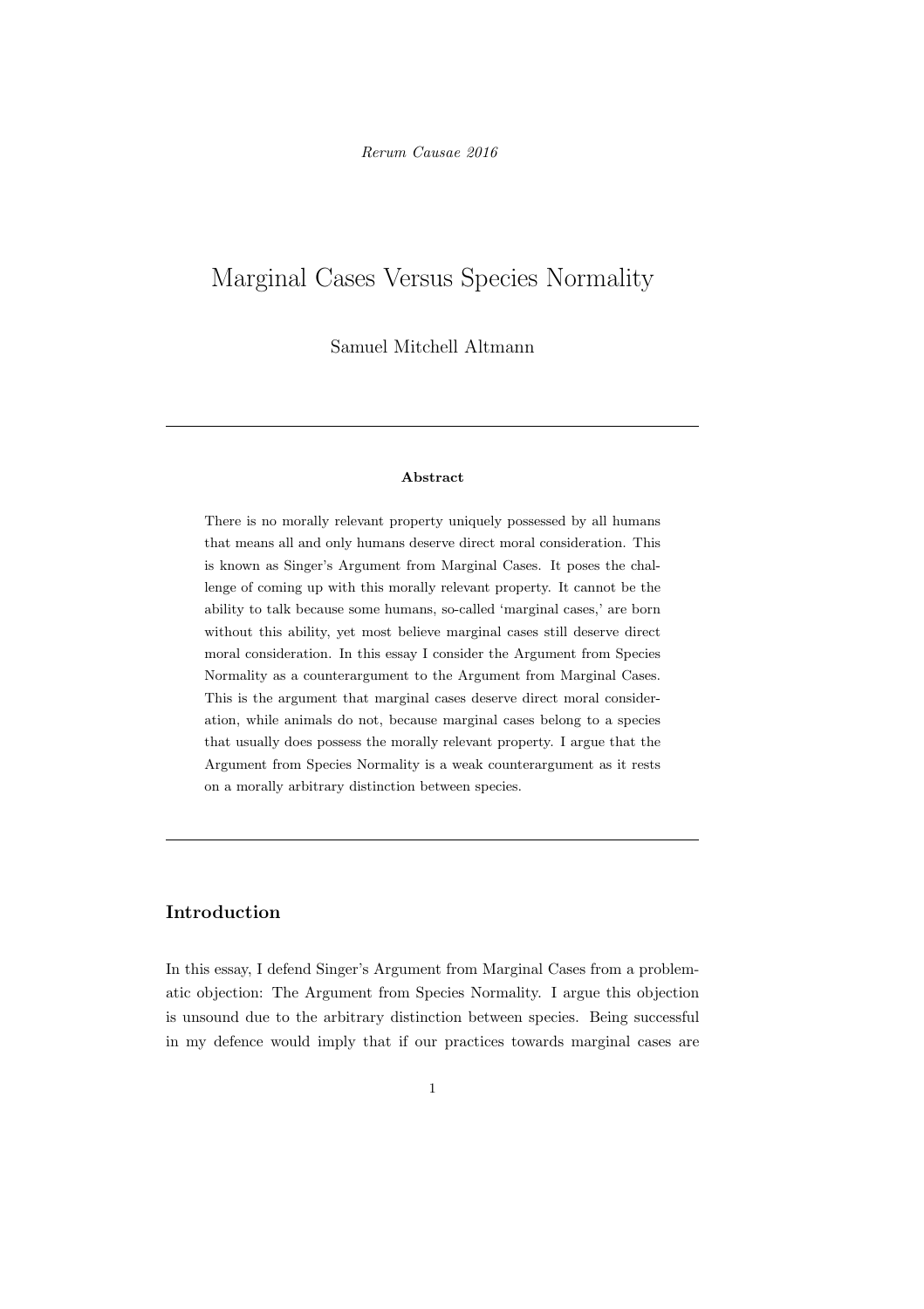justified, then our practices towards animals are not justified<sup>1</sup>.

A 'marginal case' is a human who lacks some property that one might argue is necessary for deserving direct moral consideration. Usually, they are disabled in some way, from birth or after suffering an accident. Most would argue they are no less human because of their disability, so no less deserving of direct moral consideration. It would not be morally permissible to perform invasive medical experiments on a coma patient for example. But some would argue it is permissible to perform such experiments on a dog. As Singer would argue, the coma patient does not possess any morally relevant property that the dog lacks. Singer's argument can be summarised as follows:

P1: If all and only humans deserve direct moral consideration, then there must be some morally relevant property P that all and only human beings possess. P2: Any P that all humans possess is a property that some animals possess. P3: Any P that only humans possess is a property that some humans lack. C1: Therefore there is no morally relevant property P that all and only humans

possess.

C2: Therefore not all or not only humans deserve direct moral consideration<sup>2</sup>.

From C2 Singer concludes that if marginal cases deserve direct moral consideration, so do animals.

I will begin by briefly explaining each premise. I will then introduce the Argument from Species Normality, which states that whether an individual deserves direct moral consideration depends on the general properties of their species, not that particular individual. I will show how the Argument from Species Normality attempts to falsify premises 2 and 3.

Accepting the strength of the Argument from Species Normality over the Argument from Marginal Cases forces us to accept several absurd claims. I will consider each claim in turn and argue that the first two fail to weaken the counterargument, while the final two highlight a key weakness of the Argu-

<sup>1</sup> I will assume our practices towards animals are unjustified if animals deserve direct moral consideration.

<sup>2</sup> Singer, Peter. Animal liberation. Random House, 1995. This form comes from Wilson, Scott D. Animals and ethics. The Internet encyclopedia of philosophy, http://www.iep. utm.edu/anim-eth/#H4, 2015.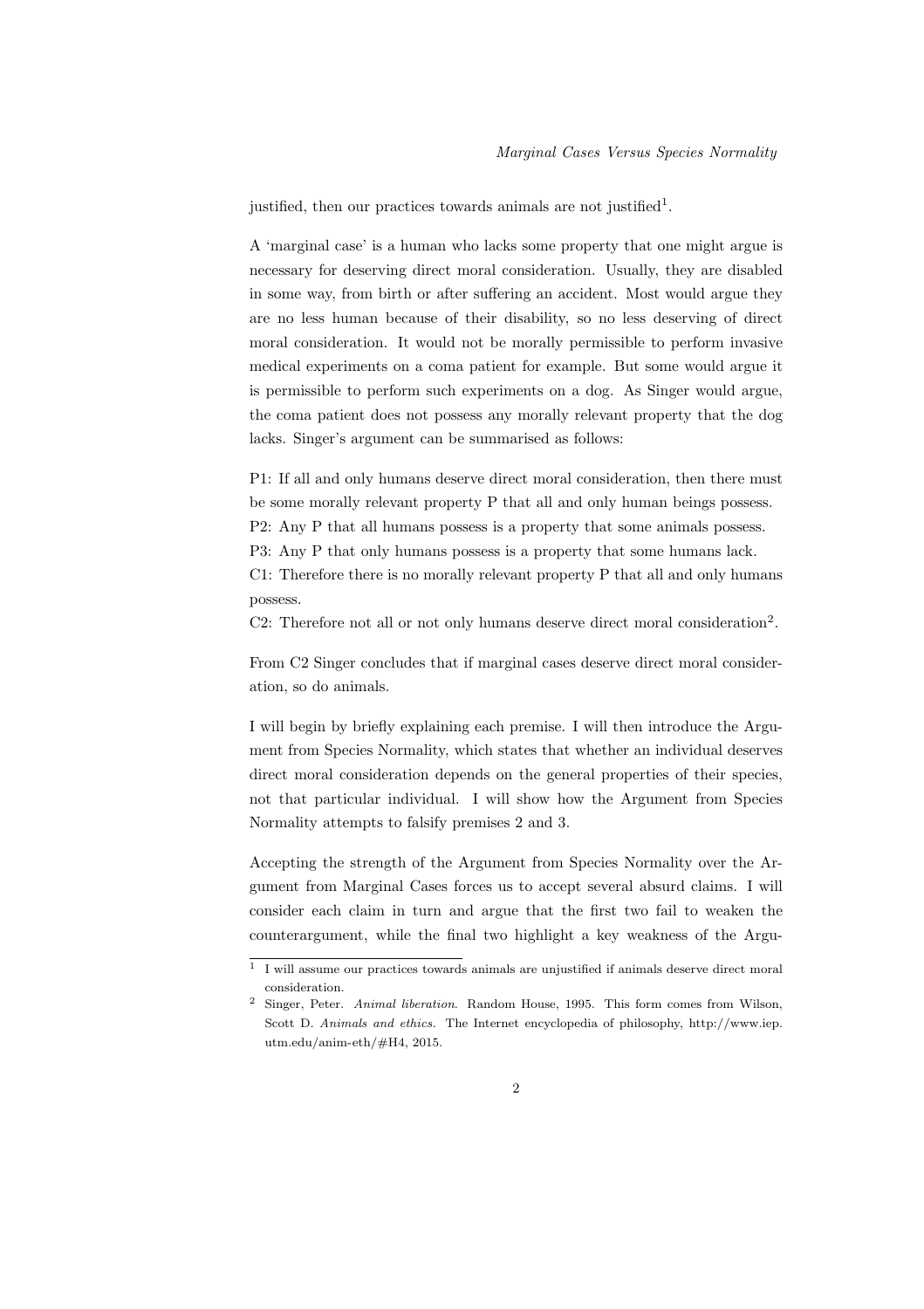ment from Species Normality. I conclude by arguing that the Argument from Species Normality rests on a morally arbitrary distinction between species. I use a thought experiment to demonstrate that this distinction is not morally relevant, weakening the counterargument.

#### Singer's Argument from Marginal Cases

I will briefly explain each of Singer's premises and comment on the convincingness of his argument as a whole.

P1: Individuals cannot arbitrarily deserve direct moral consideration. There must be a reason they deserve it while others do not. This means they must possess some property undeserving individuals lack. Perhaps humans deserve direct moral consideration because humans can speak, unlike dogs. Most proponents of 'consideration for all and only humans' also rely on P1; therefore, Singer feels it does not need to be defended<sup>3</sup>.

P2 and P3: These premises are relatively similar. They challenge us to find a property that is morally relevant and common to all humans. 'Having human genes' isn't morally relevant; it has nothing to do with morality. It forces us to deny direct moral consideration to intelligent aliens, like us in every way but their genetic makeup. Morally relevant properties, such as rationality or moral agency, are lacked by some humans. An unconscious coma patient may exhibit neither of these properties.

Meanwhile, the morally relevant properties that marginal cases do possess are not exclusive to humans. The coma patient still has interests - they can suffer, but so can most animals. Consequently, it is difficult to come up with a P that fits the criteria. Since it is difficult to find a satisfactory P, the argument is highly persuasive.

<sup>3</sup> Ibid., 265-266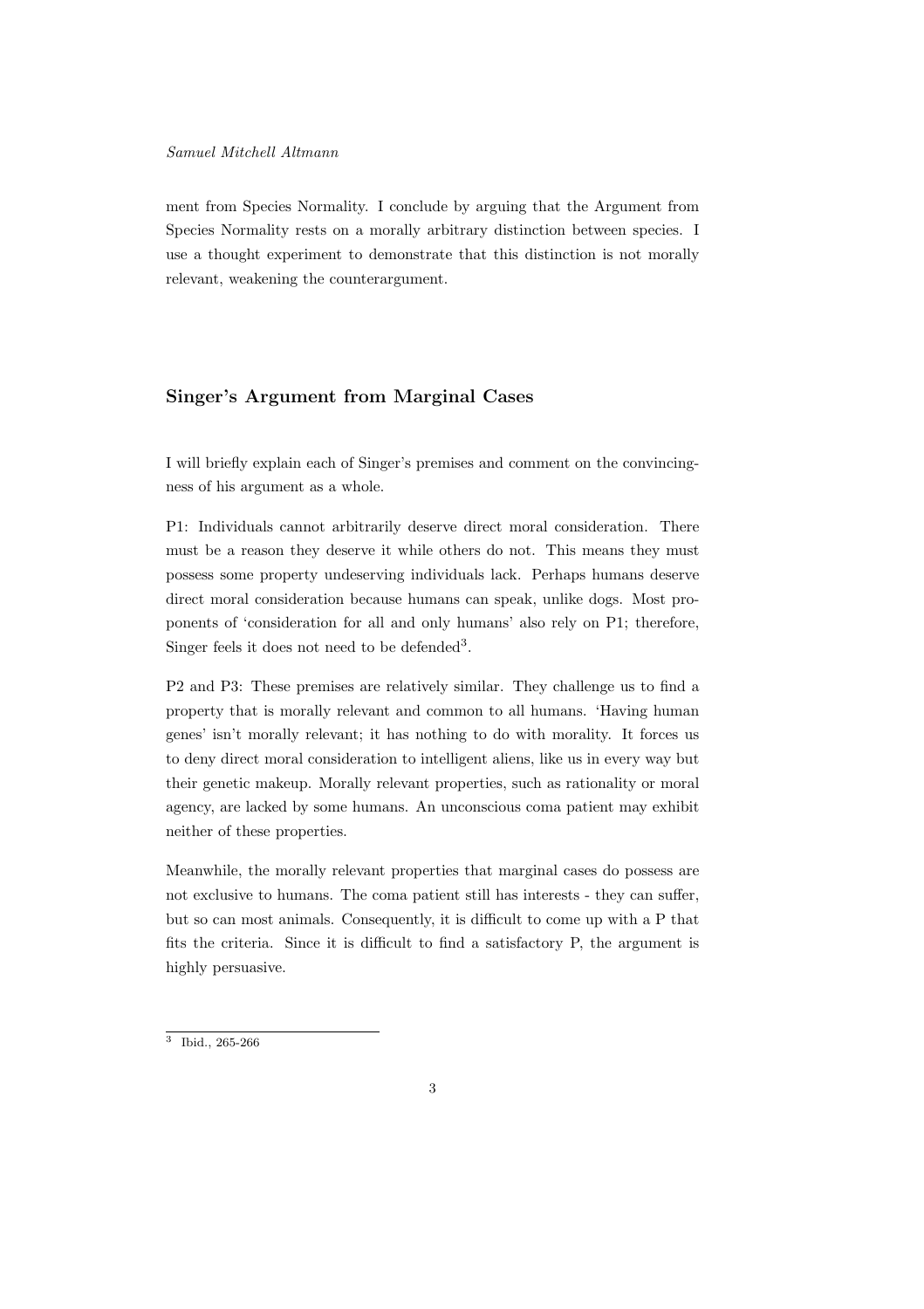# The Argument from Species Normality

However, the Argument from Species Normality suggests a candidate P that makes P2 and P3 false. It states that "The moral status of an individual depends on what is normal for their species"<sup>4</sup> . Unlike a dog, a coma patient deserves moral consideration, because humans generally possess the property required for moral consideration. The dog's lack of rationality or moral agency is not abnormal or deficient, unlike marginal cases. Benn argues further that it would be wrong to deny consideration to a marginal case just because they are unfortunate in having their condition<sup>5</sup>. It is intuitive that performing invasive medical experiments on coma patients, just because they are unfortunate, is wrong.

This counterargument proposes the following property  $P^*$  as being morally relevant and exclusively possessed by all humans, refuting Premises 2 and 3:

P\*: Belonging to a species that generally possesses the morally relevant property Q for deserving direct moral consideration<sup>6</sup> .

Let Q be something morally relevant that humans generally possess, say, rationality. Being human is sufficient for deserving direct moral consideration. Individuals do not need to possess Q to deserve direct moral consideration. Just like dogs, some humans will not possess Q. However, in general, humans possess Q, whereas dogs generally do not. Therefore, all and only humans possess P\*.

Intuitively, this counterexample  $P^*$  is morally relevant - unlike 'having human genes' (despite being similar). Marginal cases do not deserve arbitrary moral consideration just because they are humans. It is because, had they been 'luckier' or things gone slightly differently for them (not hit by a car and comatosed), they would have possessed Q. It would be unfair to penalise them for their mis-

<sup>4</sup> Graham, D. A Libertarian Replies to Tibor Machan's "Why Animal Rights Don't Exist", last modified on March 28, 2004, http://www.strike-the-root.com/4/graham/graham1. html.

<sup>5</sup> Benn, Stanley I. Egalitarianism and the equal consideration of interests. (1997), 62.

 $6$  This property is implicitly used in Machan, Tibor R. Putting humans first: why we are nature's favorite. Rowman & Littlefield, 2004. I have adapted it to work as a counter example to Singer's argument.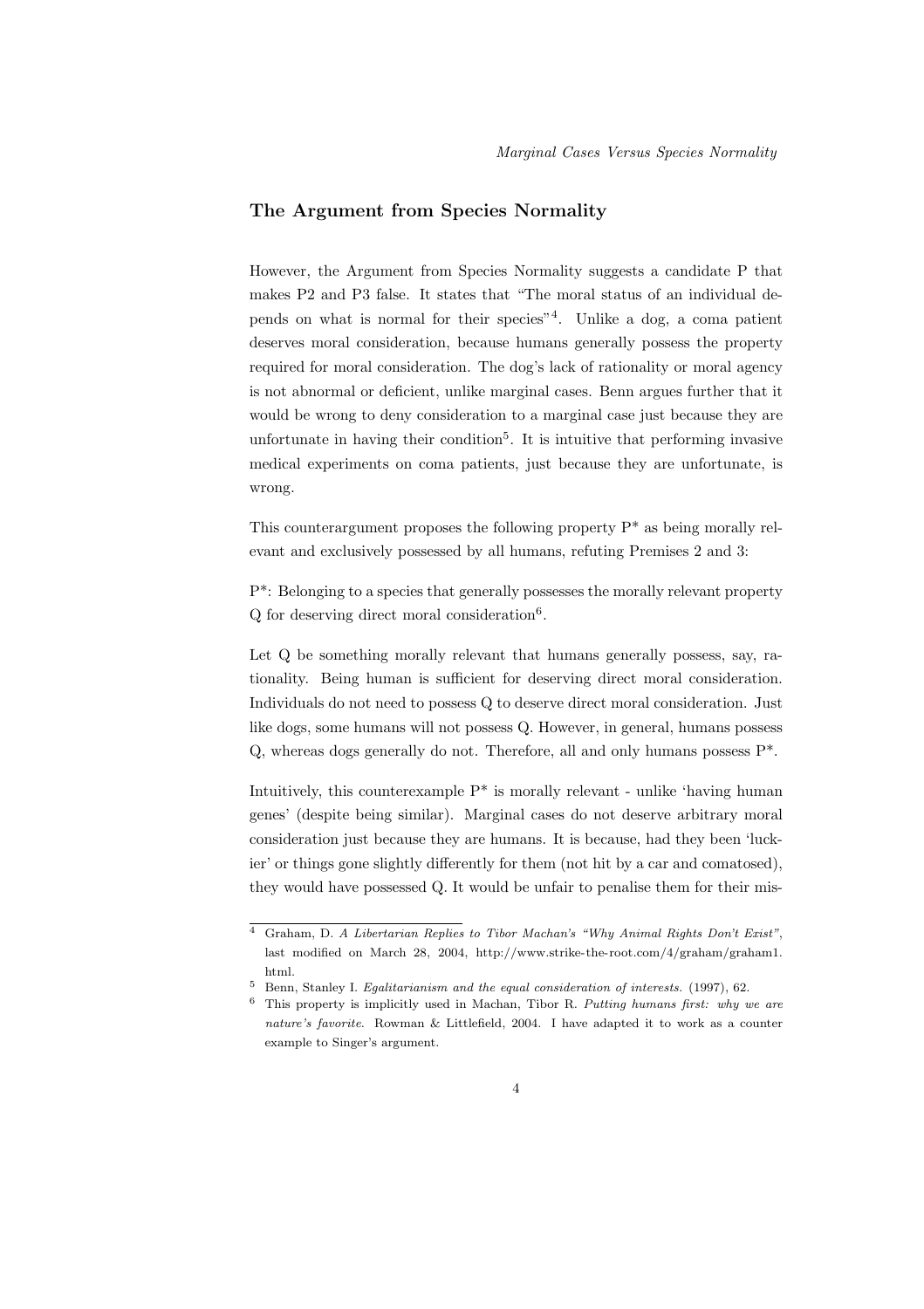fortune, giving us reason to accept the moral relevance of P\*.

The argument provides us with a reason to accept that premises 2 and 3 are false, and so Singer's Argument from Marginal Cases is unsound.

#### Counter-intuitive Claims

However, this counterargument leads us to several absurd conclusions. If these claims decisively reduce the Argument from Species Normality to absurdity then it cannot be used as a sound counterargument to Argument from Marginal Cases<sup>7</sup>. I will discuss each claim in turn and argue that only the first two fail to weaken the counterargument.

Claim 1: If a particular chimp happened to possess Q (e.g. able to think rationally) we can justify using it for invasive medical procedures simply because, in general, chimps do not possess  $Q^8$ .

Altick (2007) points out that the claim does not weaken the Argument from Species Normality as a counterargument<sup>9</sup>. If we bite the bullet, both premise 2 and 3 remain false. But suppose we want to give the chimp equal consideration. The argument must change so that an individual deserves direct moral consideration if they possess property  $P^*$  or property Q. This implies P1 must be false as there is no single property necessary and sufficient for an individual to deserve direct moral consideration. Therefore, Singer's argument remains  $umsound<sup>10</sup>$ .

Claim 2: Assume marginal cases deserve to be treated the same as non-marginal cases, but animals do not: If an infant accidentally kills a fellow infant, they

<sup>7</sup> I draw distinction between The Argument from Species Normality as a counterargument to show The Argument from Marginal Cases unsound and The Argument from Species Normality as an argument for the conclusion 'all and only humans deserve direct moral consideration'.

<sup>8</sup> Attributed to James Rachels, from Regan, Tom, and Peter Singer. Animal rights and human obligations. (1989).

<sup>9</sup> Though arguably it invalidates the Argument from Species Normality as an argument in itself.

<sup>10</sup> Arguably P1 could be simply changed to reflect this, however, such consideration is beyond the scope of this essay.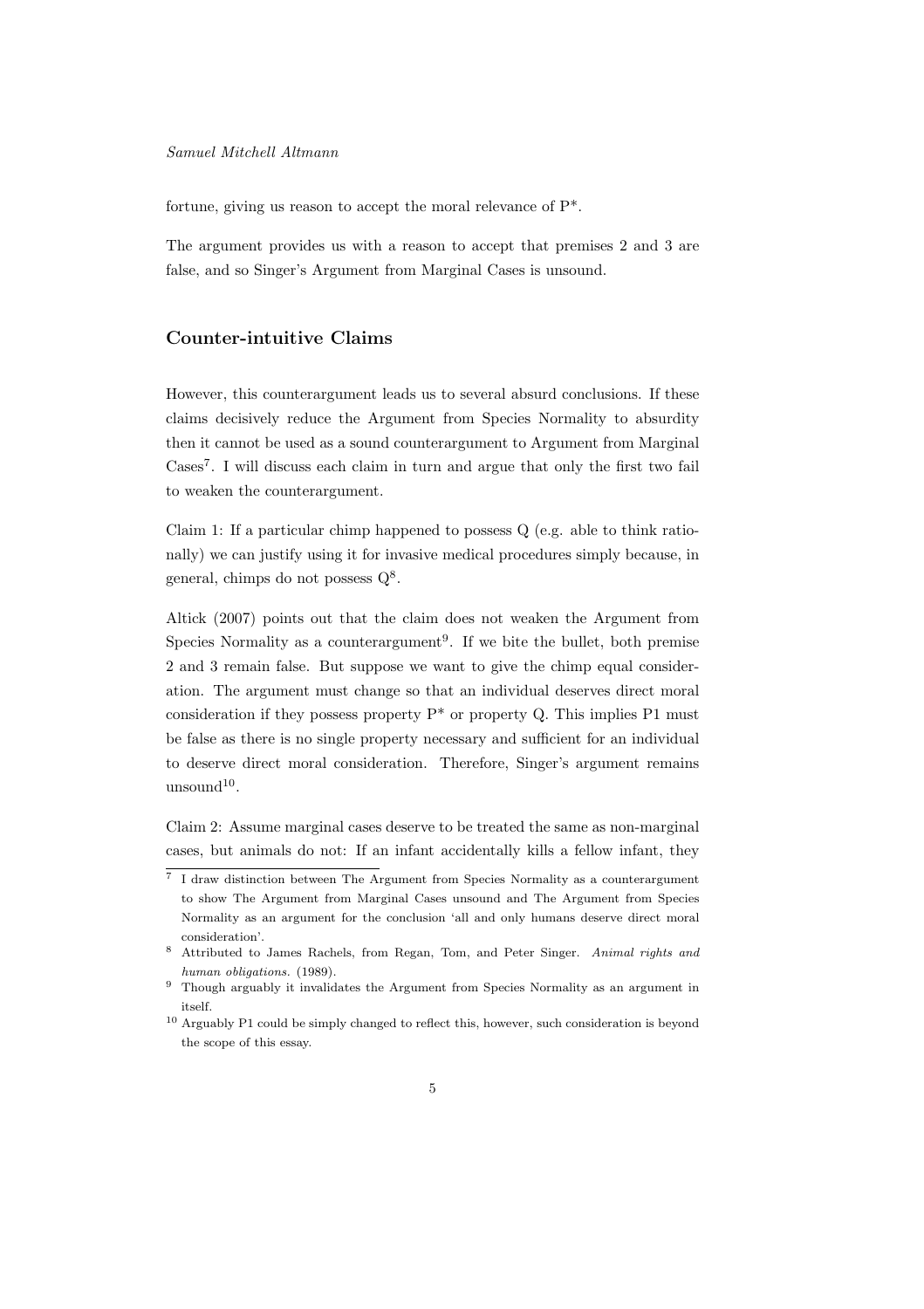should be charged with manslaughter. However, infants lack moral agency, like animals. It makes more sense to treat marginal cases as animals; animals aren't punished for killing each other<sup>11</sup>.

The Argument from Species Normality requires that marginal cases deserve direct moral consideration, whereas this claim asserts that this would have absurd consequences. However, Singer points out that giving an individual direct moral consideration doesn't imply giving them equal rights and responsibilities<sup>12</sup>. Just because infants deserve direct moral responsibility does not mean they should have the right to vote that general humans possess, much as an equal consideration for men and women doesn't require that men have the right to abortion. Just as men lack wombs and infants lack political understanding, infants also lack a certain amount of moral responsibility, so don't deserve to be treated the same as an adult. Therefore, the claim holds little weight.

Singer further has us suppose the morally relevant Q is rationality above a certain threshold<sup>13</sup>. Belonging to a species that is generally more rational than the threshold is sufficient for deserving direct moral consideration.

Claim 3: It is justified to deny direct moral consideration to a dog because dogs do not generally exceed the threshold for rationality, but not justified to deny direct moral consideration to a mentally disabled human because humans generally exceed this threshold.

Now suppose scientists discover that white people on average exceed this threshold, whereas black people do not. This allows us to present a further claim:

Claim 4: It is justified to deny direct moral consideration to a black person because black people do not generally exceed the threshold for rationality but not justified to deny direct moral consideration to a mentally disabled white person because white people generally exceed this threshold.

<sup>&</sup>lt;sup>11</sup> This example comes from Graham, A Libertarian Replies (2004). Graham and Nobis, Nathan. Review of putting humans first: Why we are nature's favorite by Tibor Machan uses the similar claim "if it's okay for a lion to kill another lion without facing punishment, it should be okay for a human to kill another human". I only include one because they are similar claims.

<sup>12</sup> Singer, Peter. All animals are equal. (1989), 2

<sup>13</sup> Ibid., 9-10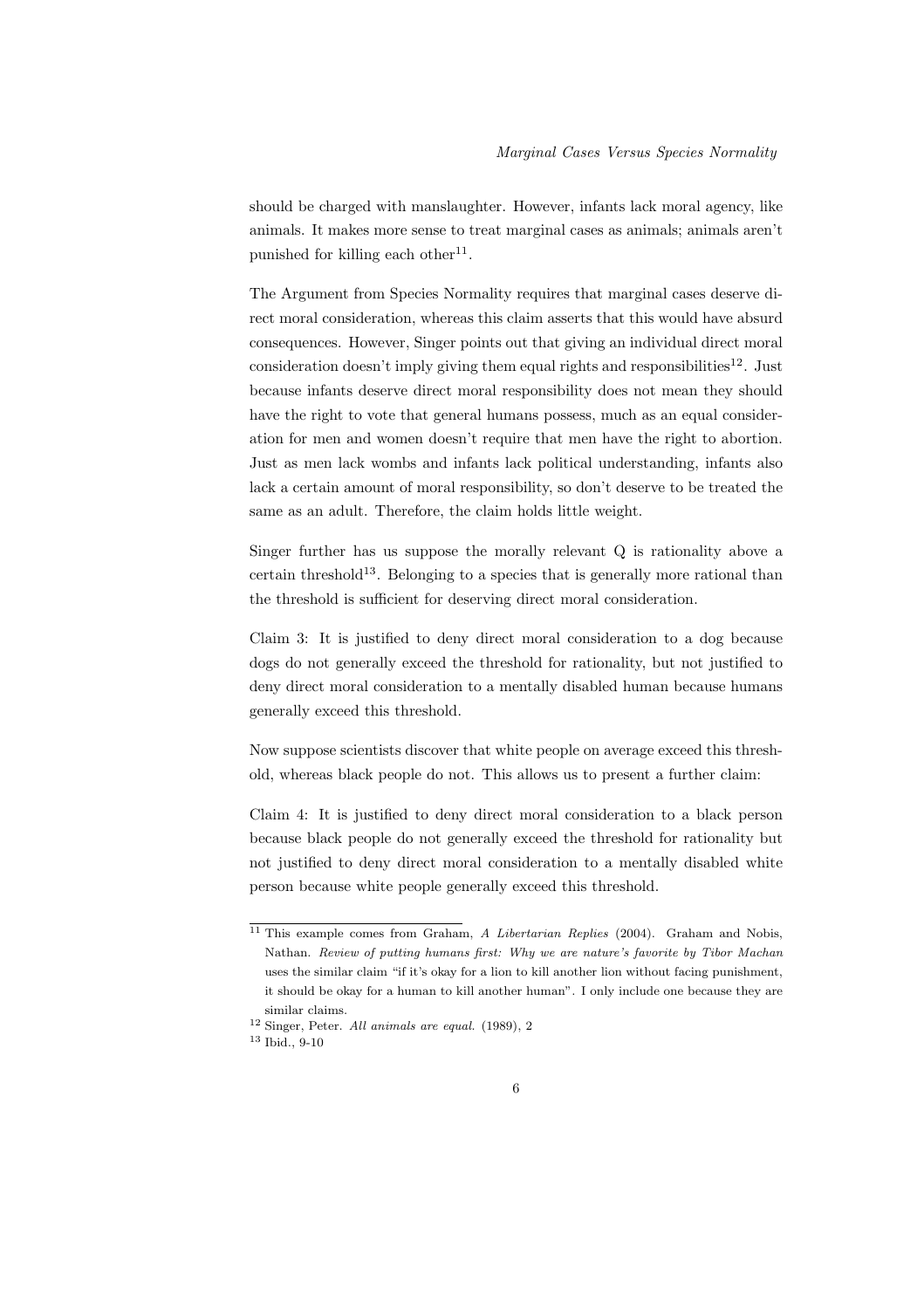Singer highlights how close the examples are: The only difference is that one is about species, and the other about races. He argues that the difference between species and race is arbitrary, yet we only put moral weight on the differences between species. Arguably there is not necessarily a fundamental difference between species, only a difference between species that are generally rational and species that are not. It would not be justified to deny direct moral consideration to a dog but not a cat, as the difference between these two species is morally arbitrary; neither generally possesses Q. The difference between humans and dogs is not arbitrary. Humans generally possess Q while dogs do not.

### The Distinction Between Species

This is not a sound argument. One can argue that this 'dividing line' of generally possessing Q and not generally possessing Q is also morally arbitrary. Consider the following thought experiment that attempts to demonstrate there is not a morally relevant distinction between species that generally possess property Q and those that do not, given that species are fluid and can evolve into new species. The Argument from Species Normality clearly rests on this being a morally relevant distinction. Otherwise, we could claim that a dog is just as unlucky as a marginal case with not being born as a non-marginal case, meaning it too deserves direct moral consideration.

Suppose a large number of humans are born without the morally relevant property Q necessary for deserving direct moral consideration. This makes them 'marginal cases', even though they are like non-marginal cases in every other way. They deserve direct moral consideration only because, as humans, they possess property P\*. They were simply unlucky in being born without property Q. Suppose also that this particular lack of property Q is caused by being born with a pair of defective, recessive, genes. These individuals were just unlucky to get one defective gene from each parent, meaning that we should not deny them direct moral consideration just for being unlucky.

Suppose that this group of individuals, feeling themselves be different from the rest of society, come together forming a sub-society. This sub-society, made up entirely of people without property Q, go on to have children amongst them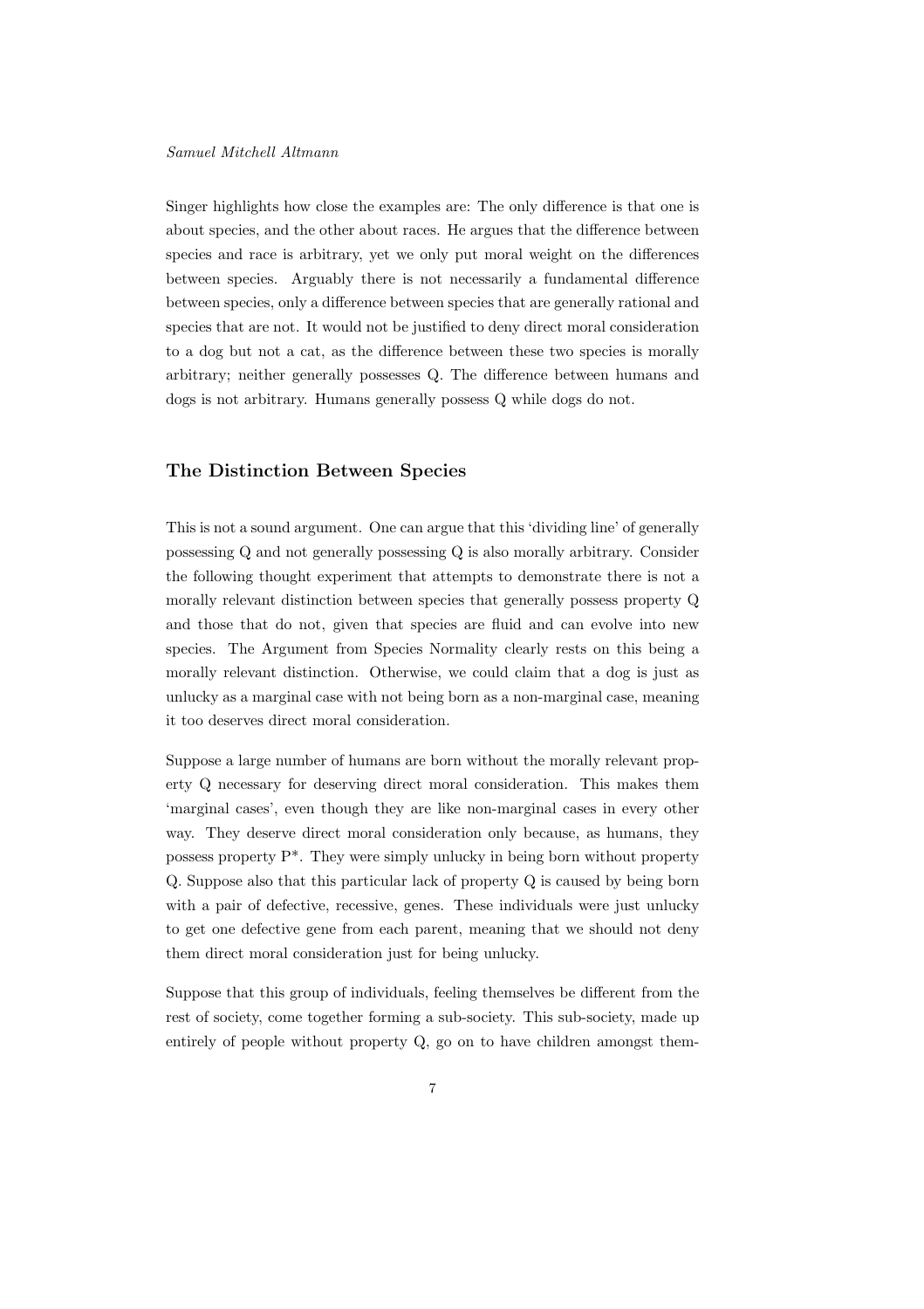selves, generation after generation. Since lacking property Q is caused by having two recessive genes, their children will also lack property Q. Do their children still possess property P\*? One could argue they do not because they were not simply unlucky in being born with two recessive genes, like their ancestors. Instead, being born with two recessive genes (so without property Q) was guaranteed. However, this is not what we mean when we say a marginal case has been 'unlucky'. Therefore, there is a strong case that these children still possess property P\*, as I believe the proponent of the Argument from Species Normality would agree.

Many generations later, the descendants of the original group of people will still lack property Q. We could argue that the descendants nonetheless still possess P\* because they could still have been born to a family in the rest of society and so possess property Q. This means they are still just unlucky to have been born without property Q, and so they still deserve direct moral consideration. As generations pass, the way this sub-society diverge from the rest of society begins to look a lot like the way species diverge through the process of natural selection.

The proponent of the Argument from Species Normality must argue that at some point the descendants of this sub-society no longer possess property P\*. Otherwise, after several million years, the difference between this new 'species' and, say, dogs will be as morally arbitrary as the difference between dogs and cats. This would make it difficult to assert that these descendants, and not dogs or cats, deserve direct moral consideration<sup>14</sup>. I would argue that there is no morally relevant point at which these descendants stop possessing P\*. Every child could have been born to a different family and possess property Q. Therefore, every generation is just as unlucky as the previous one to have been born without property Q. One could not claim that after 100 generations they stop possessing  $P^*$  because this is a morally arbitrary point. There is no moral reason the 100th generation would be the cutoff point.

The proponent of the Argument from Species Normality could argue that these

<sup>14</sup> One could argue they are different because one species evolved from humans (who generally possess Q). However, I don't see how this is a morally relevant distinction from other species who generally lack property Q.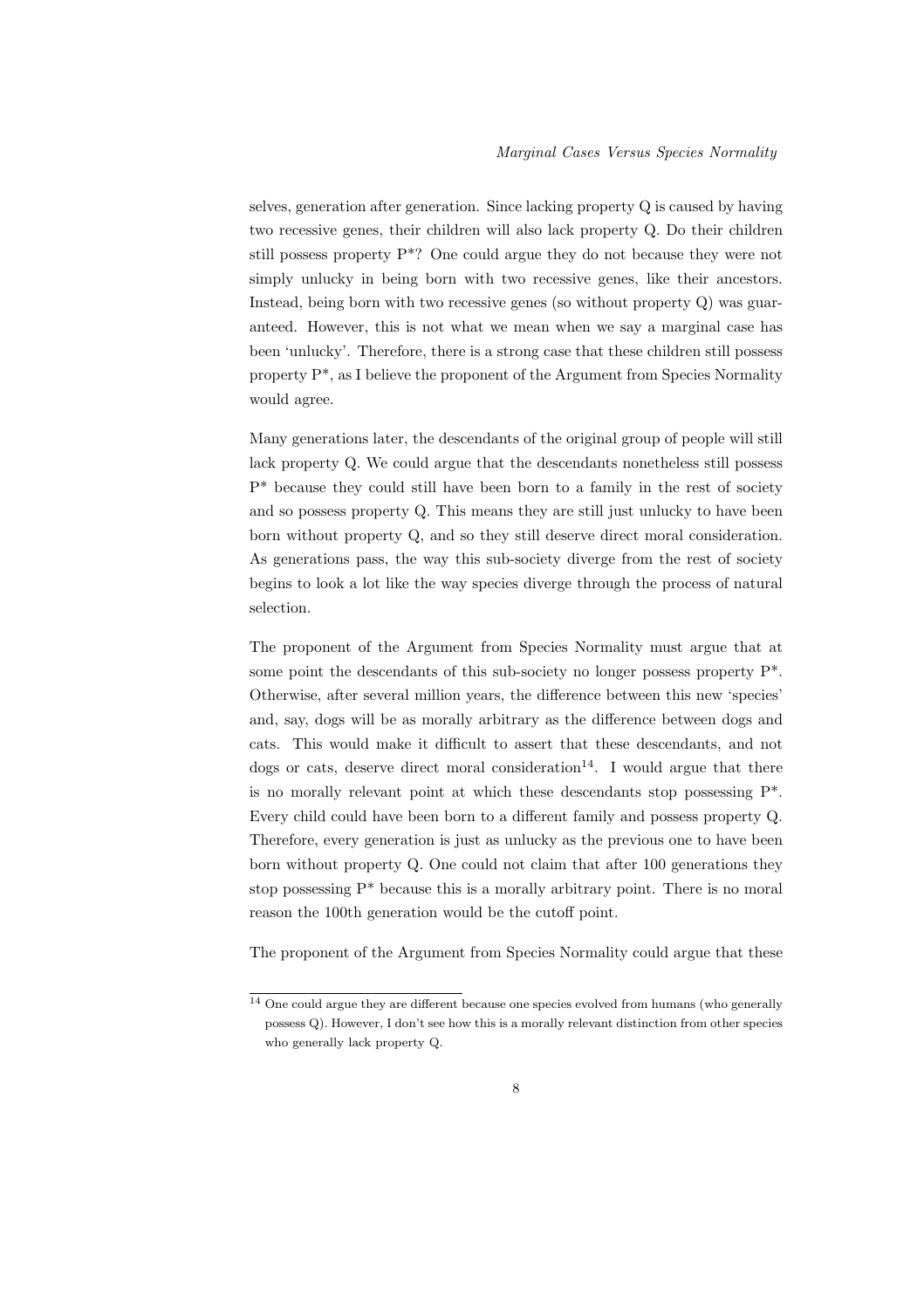individuals stop possessing P\* when they can no longer have children with people from the rest of society. This is often considered to be what marks the distinction between one species and another. In other words, this group of people no longer possess P\* because, after many generations, they are now a separate species.

However, this distinction still seems morally arbitrary. It is the same distinction that makes dogs distinct from cats, and yet we have already argued that that distinction does not make dogs morally distinct from cats. Consequently, it seems evident that the distinction between species that generally possess P\* and those that do not is also morally arbitrary. This weakens the case for the Argument from Species Normality because the argument fundamentally rests on this distinction.

#### Conclusion

I have discussed the Argument from Species Normality as a counterargument to Singer's Argument from Marginal Cases, considering the effectiveness of the counterexample it provides. The counterexample attempts to demonstrate a property that is possessed exclusively by all humans, which would falsify premises 2 and 3. However, the Argument from Species Normality rests on there being a morally relevant distinction between species that generally possess the morally relevant property required for direct moral consideration and those that do not. I argue that this distinction is morally arbitrary, weakening the case for the Argument from Species Normality.